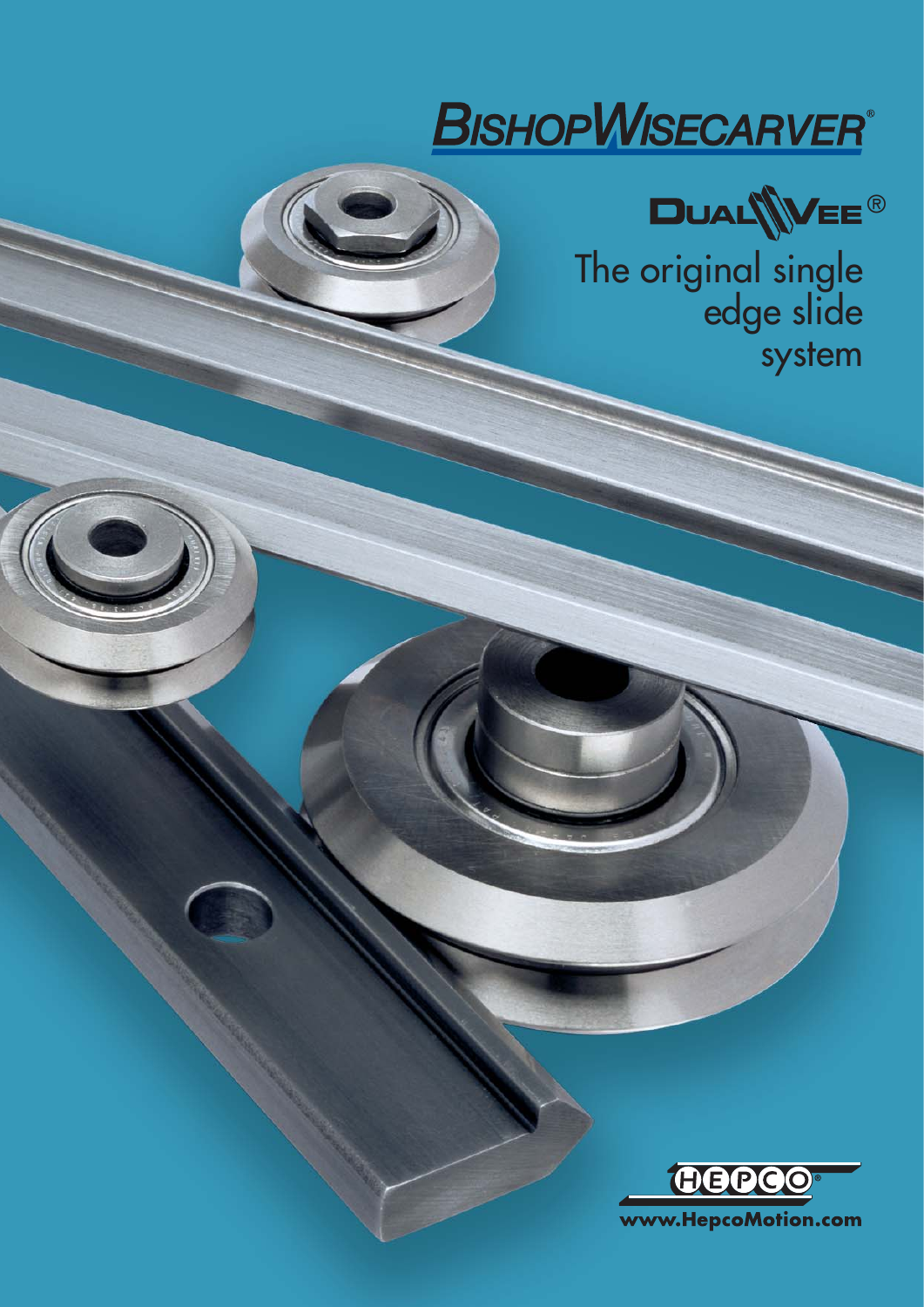# **Introducing DUALWEE** Motion Technology®

DualVee Motion Technology® (DMT) is a simple track and guide wheel system used in the construction of antifriction, linear guidance mechanisms. This rugged yet cost effective linear system is available in four sizes to suit a wide range of applications. Light duty applications in clean rooms to rugged transport systems working in hostile conditions can all benefit from DMT technology.

- -Carbon, Stainless Steel, or Polymer Components
- -Speeds up to 5.5 Meters/sec
- -Acceleration up to 5 g's
- -High Accuracy and Repeatability
- -High Temperature, Clean Room Options
- -Ground Mounting Surfaces not Required
- -Low Noise
- -Smooth, Low Friction Motion
- **Long Lengths single piece up to 6096mm**

For a complete range of available options, please refer to the full DualVee® catalogue.

### **Specify with confidence**

**The DualVee® product is built on a foundation of total quality, in-service reliability, sound application knowledge and customer satisfaction, spanning over 40 years.**

**DualVee® is the original single edge slide system, having a proven track record in many thousands of applications world-wide across a broad range of industrial applications.**

**The components outlined in this catalogue will enable the user to specify a basic system quickly and efficiently\***



**Designed for Dirty and Severe Environments**  The patented 90º DualVee® design creates a velocity gradient, since the circumference of the wheel is greater at the major diameter, resulting in a constant sweeping action that cleans debris from the track.

**Hardened Track Surface**

**Patented 90**º **DualVee® Guide Wheel**

### **Double Row Angular Contact Bearing**

- Lubed for Life
- Designed for Radial and Axial Loads

#### **Patented Mounting Shoulder**

- Quick and Accurate Installation
- Unlimited Travel Lengths
- Easily Joined Track

#### **Typical Mountings**



### **Application and Design Assistance +44 (0)1884 257000**

**3D Modelling and CAD Drawings www.HepcoMotion.com**

\*For a complete range of available options, please refer to the full DualVee® catalogue.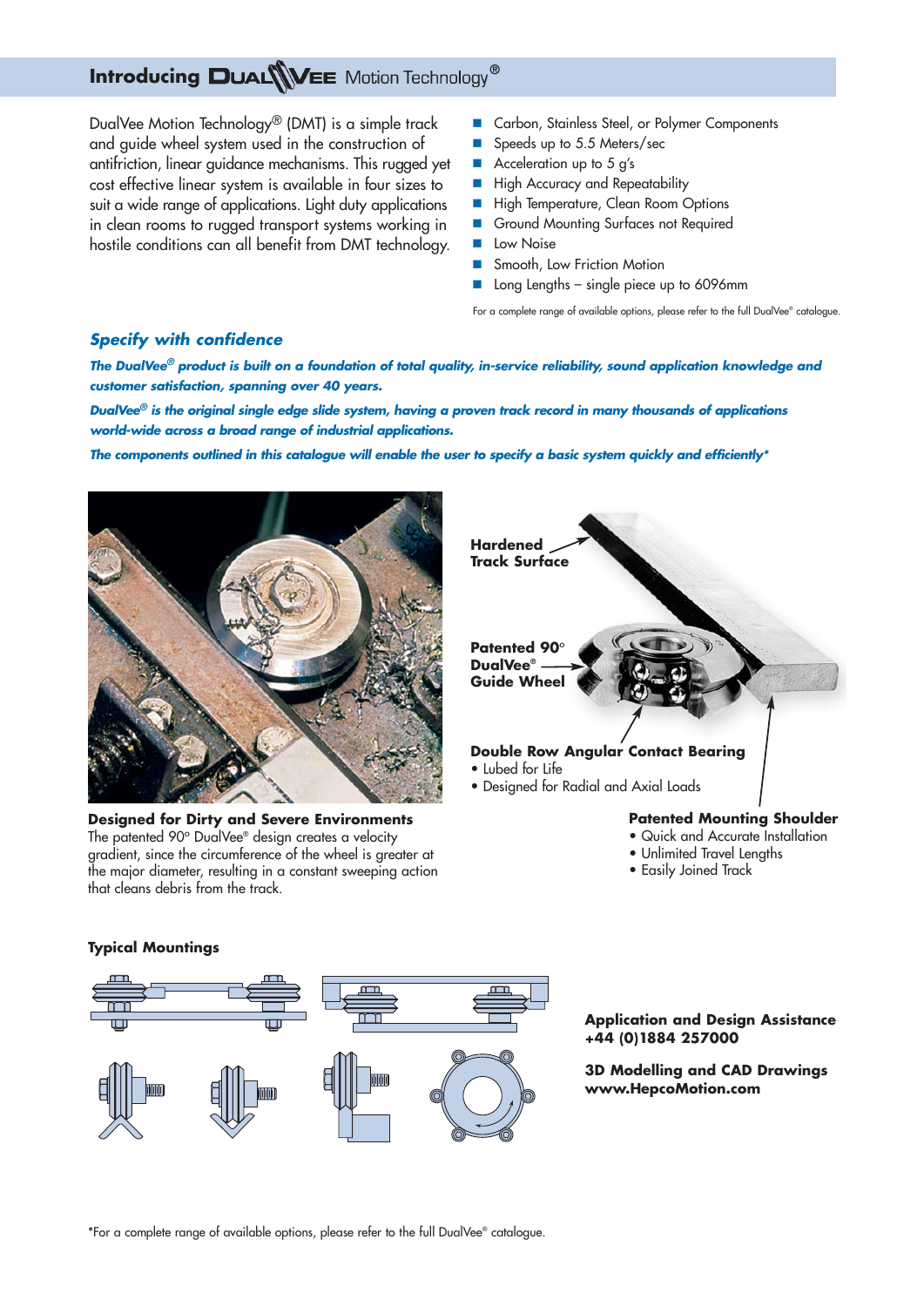# **Original DualVee® Guide Wheels**

- 52100 carbon steel or 440C stainless steel from stock
- **B** Shielded or sealed to protect against contamination
- **n** Inside or outside Vee surface can be employed to support loads



# **Load Capacities**

|                |                 | <b>Part Number</b> | Radial L <sub>p</sub> | Axial $L_{\rm A}$ | <b>Weight in</b> |              |  |
|----------------|-----------------|--------------------|-----------------------|-------------------|------------------|--------------|--|
| <b>Size</b>    | <b>Shielded</b> | <b>Sealed</b>      | <b>Sealed SS</b>      | N                 | N                | <b>Grams</b> |  |
|                | W1              | W <sub>1X</sub>    | <b>WISSX</b>          | 1220              | 252              | 11.1         |  |
| $\overline{2}$ | W <sub>2</sub>  | W2X                | W2SSX                 | 2650              | 625              | 39.0         |  |
| 3              | W <sub>3</sub>  | W3X                | W3SSX                 | 5900              | 1701             | 130.2        |  |
| 4              | W <sub>4</sub>  | W4X                | W4SSX                 | 9700              | 4001             | 276.0        |  |
| 4XL            | N/A             | W4XXL              | W4SSXXL               | 14300             | 6552             | 575.0        |  |

 $SS = \text{stainless steel}$ 

### **Dimensions**

| <b>Size</b>    | <b>Outside</b><br><b>Diameter A</b> | <b>Bore Size B</b> | <b>Width W</b> | <b>Inside Vee</b><br><b>Radius MDw</b><br><b>Inside</b> | <b>Outside Vee</b><br><b>Radius MDw</b><br><b>Outside</b> |  |
|----------------|-------------------------------------|--------------------|----------------|---------------------------------------------------------|-----------------------------------------------------------|--|
|                | 19.58                               | 4.76               | 7.87           | 7.95                                                    | 11.89                                                     |  |
| $\mathcal{P}$  | 30.73                               | 9.53               | 11.13          | 12.70                                                   | 18.26                                                     |  |
| 3              | 45.80                               | 12.00              | 15.88          | 19.05                                                   | 27.00                                                     |  |
| $\overline{4}$ | 59.94                               | 15.00              | 19.05          | 25.40                                                   | 34.93                                                     |  |
| 4XL            | 75.39                               | 22.00              | 25.40          | 31.75                                                   | 44.45                                                     |  |

All dimensions are in mm. Guide Wheels are manufactured to ABEC 1.



#### **Notes:**

- 1. Integral, swaged, clean room compatible, and size 0 wheels are also available. Please refer to the full DualVee® catalogue for complete information.
- 2. Size 4XL wheel is used with T4 track.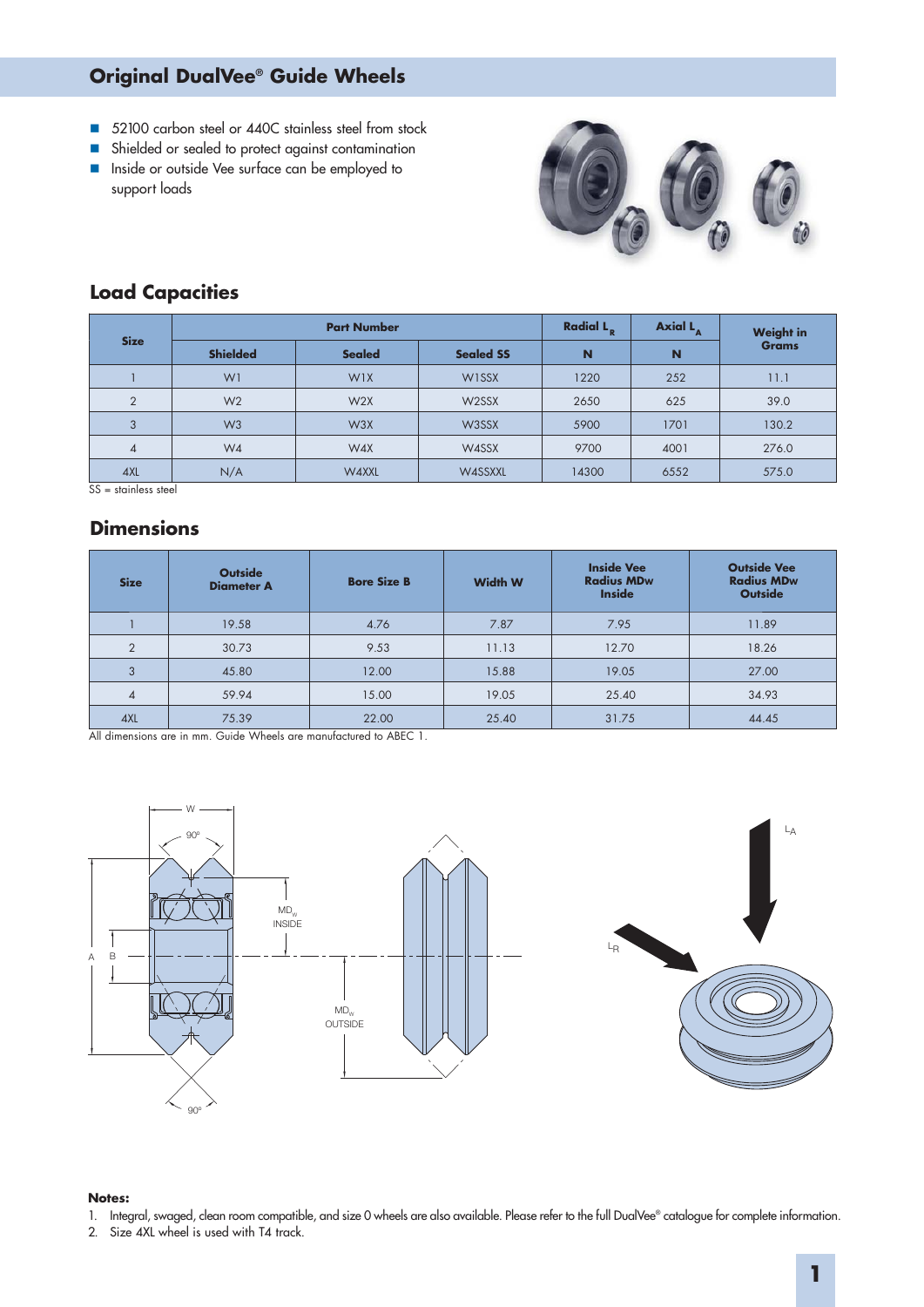# **Single Edge Track**

- AISI 1045 carbon steel hardened to a minimum of 53 HRC, polished and oiled, or unhardened (22-25 HRC), as formed, oiled
- AISI 420 stainless steel hardened to a minimum of 40 HRC, polished and oiled, or unhardened (20-23 HRC), as formed, oiled
- - Maximum single piece lengths up to 6096mm (T4SS maximum length 5790mm) easily butt-joined for longer lengths
- **E** Patented mounting shoulder allows for accurate positioning of Vee ways

# **Single Edge Track – Undrilled**



| $MD_T$   |        |  |
|----------|--------|--|
|          |        |  |
|          | E<br>G |  |
| AAX 0.25 | J      |  |
|          |        |  |

 $-90^\circ$   $-$ 

| <b>Size</b>    |       |       | G    |      | <b>MD<sub>T</sub></b> | Kg/m  |
|----------------|-------|-------|------|------|-----------------------|-------|
|                | 11.09 | 4.74  | 0.78 | 1.57 | 3.17                  | 0.272 |
| $\overline{2}$ | 15.87 | 6.35  | 0.78 | 2.36 | 4.75                  | 0.509 |
| 3              | 22.22 | 8.71  | 1.57 | 2.76 | 6.35                  | 1.02  |
| $\overline{4}$ | 26.97 | 11.09 | 2.36 | 3.17 | 7.92                  | 1.63  |

**To order:** Specify number of lengths, type of track, size, length. **Example:** 5 ea., T4 1500mm (5 pieces, hardened track, size #4, 1.5m long).

# **Standard Lengths – Drilled Track**

| T1     |         | T2     | T <sub>3</sub> |        | <b>T4</b> |        |         |
|--------|---------|--------|----------------|--------|-----------|--------|---------|
| Length | # Holes | Length | # Holes        | Length | # Holes   | Length | # Holes |
| 311    |         | 446    |                | 446    |           | 446    |         |
| 581    | 13      | 806    |                | 806    |           | 806    |         |
| 851    | 19      | 1166   | 13             | 1166   | 13        | 1166   | 13      |
| 1121   | 25      | 1526   |                | 1526   |           | 1526   |         |
| 1391   | 31      | 1886   | 21             | 1886   | 21        | 1886   | 21      |
| 1661   | 37      | 2246   | 25             | 2246   | 25        | 2246   | 25      |

\* All dimensions are in mm.



**Examples**: T3 - 2246-25 = size 3 track carbon steel, 2246mm long, with 25 holes along the length.

### **Notes:**

- 1. Available coating/plating block oxide, thin dense chrome, or SS with Pristinox™ process.
- 2. Non-standard lengths and hole patterns available on request.
- 3. HS dimension hole spacing tolerance  $\pm$  0.2 non-cumulative. ES end hole tolerance  $\pm$  0.5
- 4. MH Hole diameter tolerance  $\pm$  0.1. MHL mounting hole location tolerance  $\pm$  0.050
- 5. Maximum single piece track length: 6026mm (5756mm for T4SS)

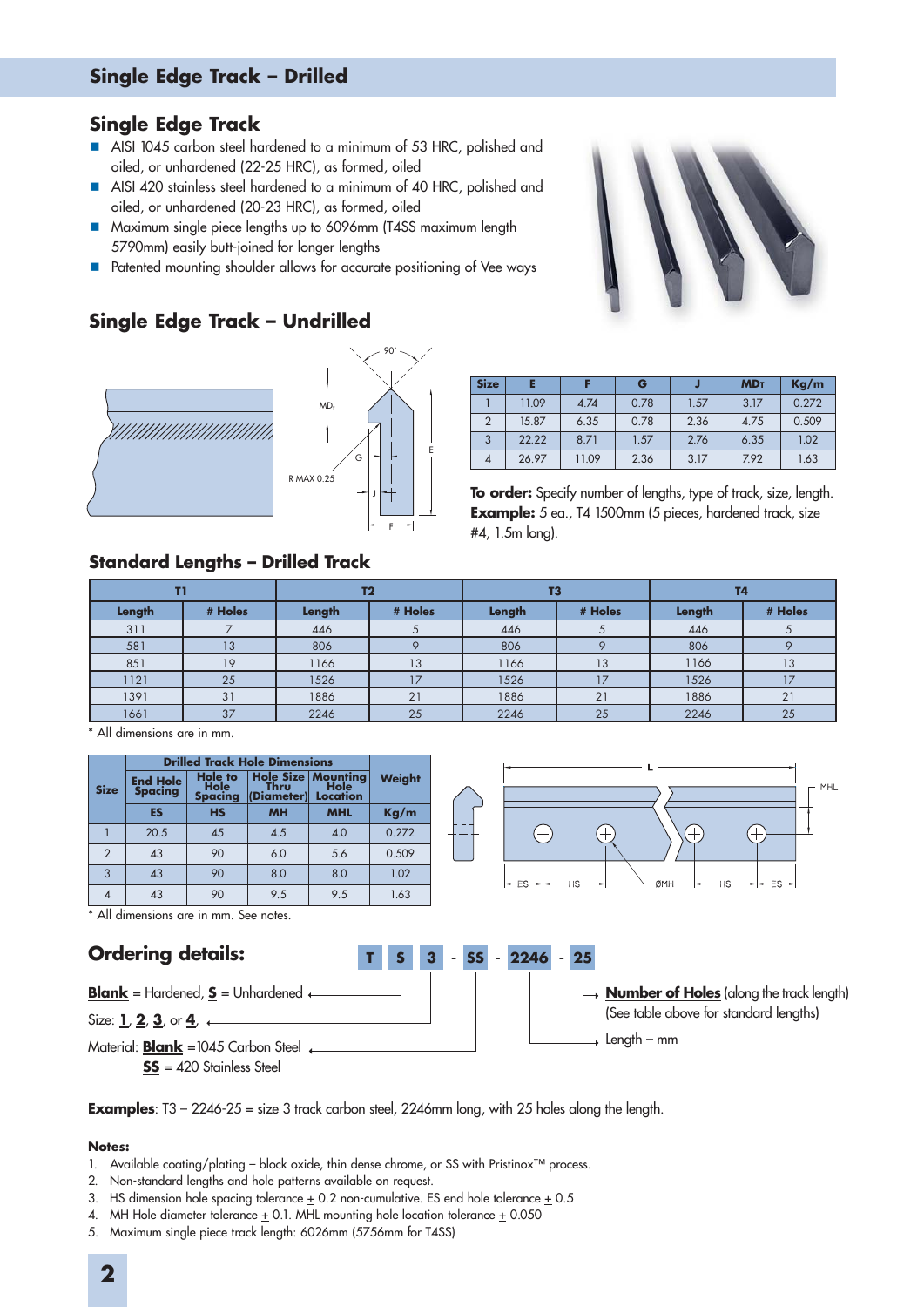# **Support Bushings**

- Material options include 303 stainless steel or nickel plated<sup>2</sup> carbon steel
- Concentric and eccentric configurations allow for system adjustment<sup>4,5 & 6</sup>



### **Standard Profile**

|                         | <b>SUPPORT BUSHINGS STANDARD PROFILE DIMENSIONS'</b> |                                               |                                        |                                  |                                                 |                             |                         |                                                      |                                        |                                             |
|-------------------------|------------------------------------------------------|-----------------------------------------------|----------------------------------------|----------------------------------|-------------------------------------------------|-----------------------------|-------------------------|------------------------------------------------------|----------------------------------------|---------------------------------------------|
| DualVee®<br><b>Size</b> | Part<br><b>Number</b>                                | Recommended<br><b>Fastener</b><br><b>Size</b> | <b>Hex</b><br><b>Size</b><br><b>HS</b> | <b>Offset</b><br>EC <sup>5</sup> | <b>Head</b><br><b>Height</b><br>HH <sup>7</sup> | Length<br><b>Body</b><br>LB | Length<br>Overall<br>LO | <b>Outside</b><br><b>Diameter</b><br>OD <sup>3</sup> | <b>Inside</b><br><b>Diameter</b><br>ID | <b>Head</b><br><b>Diameter</b><br><b>HD</b> |
|                         | MB <sub>1</sub>                                      | M4                                            |                                        |                                  | 6.22                                            | 7.6                         | 13.8                    | 4.76                                                 | 4.0                                    | 11.2                                        |
|                         | MBX1                                                 | M4                                            | 12                                     | 0.25                             | 6.22                                            | 7.6                         | 13.8                    | 4.76                                                 | 4.0                                    |                                             |
| ◠                       | MB2                                                  | M6                                            |                                        |                                  | 6.65                                            | 10.8                        | 17.4                    | 9.52                                                 | 6.0                                    | 14.2                                        |
| $\mathcal{P}$           | MBX2                                                 | M6                                            | 14                                     | 0.61                             | 6.65                                            | 10.8                        | 17.4                    | 9.52                                                 | 6.0                                    |                                             |
| 3                       | MB <sub>3</sub>                                      | M8                                            |                                        |                                  | 9.47                                            | 15.6                        | 25.1                    | 11.99                                                | 8.0                                    | 19.1                                        |
| 3                       | MBX3                                                 | M8                                            | 19                                     | 1.07                             | 9.47                                            | 15.6                        | 25.1                    | 11.99                                                | 8.0                                    | $\sim$                                      |
|                         | MB4                                                  | <b>M10</b>                                    |                                        |                                  | 11.10                                           | 18.8                        | 29.9                    | 15.00                                                | 10.0                                   | 22.4                                        |
|                         | MBX4                                                 | M <sub>10</sub>                               | 22                                     | 1.52                             | 11.10                                           | 18.8                        | 29.9                    | 15.00                                                | 10.0                                   |                                             |
| 4XL                     | MB4XL                                                | M14                                           | $\sim$                                 |                                  | 14.35                                           | 25.1                        | 39.5                    | 21.97                                                | 14.0                                   | 31.8                                        |
| 4XL                     | MBX4XL                                               | M <sub>14</sub>                               | 30                                     | .52                              | 14.35                                           | 25.1                        | 39.5                    | 21.97                                                | 14.0                                   |                                             |

### **Low Profile**

| <b>SUPPORT BUSHINGS LOW PROFILE DIMENSIONS'</b> |                       |                                               |                                        |                           |                                          |                             |                         |                                                      |                                        |                                             |
|-------------------------------------------------|-----------------------|-----------------------------------------------|----------------------------------------|---------------------------|------------------------------------------|-----------------------------|-------------------------|------------------------------------------------------|----------------------------------------|---------------------------------------------|
| <b>DualVee</b> <sup>®</sup><br><b>Size</b>      | Part<br><b>Number</b> | Recommended<br><b>Fastener</b><br><b>Size</b> | <b>Hex</b><br><b>Size</b><br><b>HS</b> | Offset <sup>5</sup><br>EC | Head<br><b>Height</b><br>HH <sup>7</sup> | Length<br><b>Body</b><br>LB | Length<br>Overall<br>LO | <b>Outside</b><br><b>Diameter</b><br>OD <sup>3</sup> | <b>Inside</b><br><b>Diameter</b><br>ID | <b>Head</b><br><b>Diameter</b><br><b>HD</b> |
|                                                 | <b>M1PWBC</b>         | M4                                            |                                        |                           | 2.11                                     | 7.6                         | 9.7                     | 4.76                                                 | 4.0                                    | 11.2                                        |
|                                                 | <b>M1PWBX</b>         | M4                                            | 12                                     | 0.18                      | 2.11                                     | 7.6                         | 9.7                     | 4.76                                                 | 4.0                                    |                                             |
|                                                 | M2PWBC                | M6                                            |                                        |                           | 2.64                                     | 10.8                        | 13.4                    | 9.52                                                 | 6.0                                    | 14.2                                        |
|                                                 | M2PWBX                | M6                                            | 14                                     | 0.61                      | 2.64                                     | 10.8                        | 13.4                    | 9.52                                                 | 6.0                                    | $\overline{\phantom{a}}$                    |
|                                                 | M3PWBC                | M8                                            |                                        |                           | 3.48                                     | 15.6                        | 19.1                    | 11.99                                                | 8.0                                    | 19.1                                        |
|                                                 | M3PWBX                | M <sub>8</sub>                                | 19                                     | 1.07                      | 3.48                                     | 15.6                        | 19.1                    | 11.99                                                | 8.0                                    |                                             |
|                                                 | M4PWBC                | <b>M10</b>                                    |                                        |                           | 3.10                                     | 18.8                        | 21.9                    | 15.00                                                | 10.0                                   | 22.4                                        |
|                                                 | M4PWBX                | M <sub>10</sub>                               | 22                                     | 1.52                      | 3.10                                     | 18.8                        | 21.9                    | 15.00                                                | 10.0                                   | $\overline{\phantom{a}}$                    |
| 4XL                                             | M4XLPWBC              | M <sub>14</sub>                               |                                        |                           | 5.10                                     | 25.1                        | 30.3                    | 21.97                                                | 14.0                                   | 31.8                                        |
| 4XL                                             | M4XLPWBX              | M14                                           | 30                                     | 1.52                      | 5.10                                     | 25.1                        | 30.3                    | 21.97                                                | 14.0                                   |                                             |

\* All values are in mm.



#### **Notes:**

- 1. All dimensions are in mm.
- 2. Standard materials are electroless nickel plated carbon steel or 303 stainless steel add "SS" to part number.
- 3. The bushing's outside diameter is designed to fit the corresponding size DualVee® guide wheel.
- 4. Part #MBX\_/M\_PWBX indicates eccentric (adjustable) bushing; rotation of eccentric allows adjustment between track and guide wheels.
- 5. All mounting information within this catalogue assumes a central position of the eccentric bushing, thus allowing wheel position adjustment from "+EC" to "-EC".
- 6. Part #MB\_/M\_PWBC indicates concentric (stationary) bushing; Since concentrically mounted wheels have a fixed position, these bushings set the alignment of the carriage assembly to the rail. Concentrically mounted wheels should be configured to carry the majority of the load whenever possible.
- 7. Head Height (HH) Tolerance is  $\pm$  0.05mm.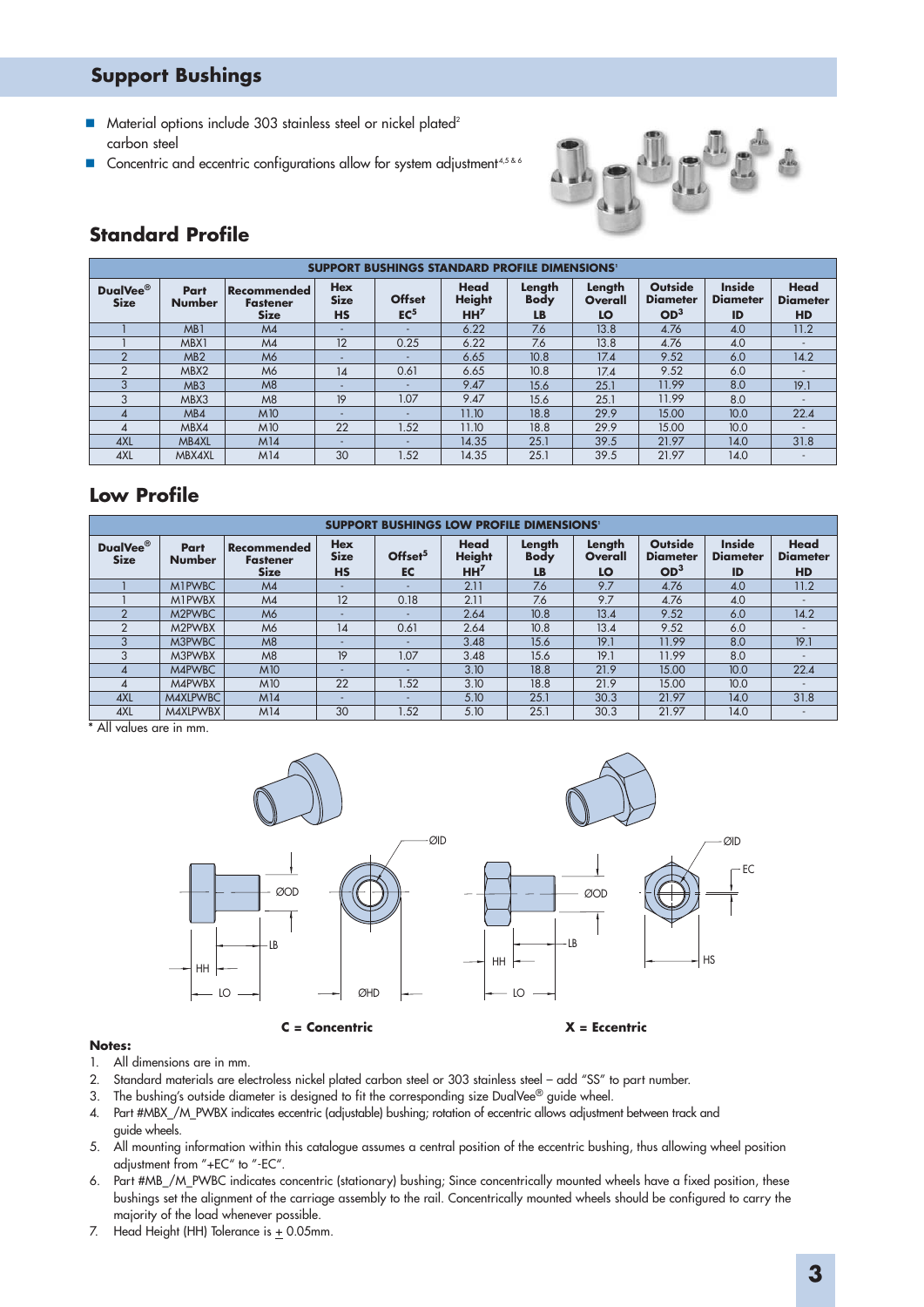### **DualVee®-based Wheel Plate and Track Plate Assemblies**

When fabricating a DualVee® linear guide from componentry, the following (formulae) are applicable for mating carriage plate and track plate designs:

### **Size 1 to 4XL**

For sizes 1 through 4 DualVee® single edge track with equivalent sized guide wheels:

- $\blacksquare$  Inboard Mounting (See Figure 1):  $A = B + X$
- Outboard Mounting (See Figure 2): A = C X
- Exterior Mounting (See Figure 3): A = D Y
- A = hole centres for wheel plate



**Figure 1** Inboard Mounting



**Figure 2** Outboard Mounting



**Figure 3** Exterior Mounting

#### **Notes:**

- Information above uses the same size DualVee® track and wheel except for size 4XL which uses W4XXL guide wheel with size T4 track.
- -Side views shown only, length of wheel plates can be any length required.
- It is recommended that wheel plates be constructed with concentric bushings on one side of the plate and eccentric bushings on the opposing side.
- -"D" dimension is to the theoretical sharp of the 90° angle.
- For complete technical reference details, please visit our website at www.HepcoMotion.com or contact HepcoMotion's technical department.

### **Mounting Constants**

| <b>DualVee®</b> | X     |       |  |  |
|-----------------|-------|-------|--|--|
| <b>Size</b>     | mm    | mm    |  |  |
|                 | 22.20 | 23.72 |  |  |
|                 | 34.90 | 36.47 |  |  |
| 3               | 50.80 | 53.95 |  |  |
|                 | 66.60 | 69.85 |  |  |
| 4XL             | 79.35 | 88.90 |  |  |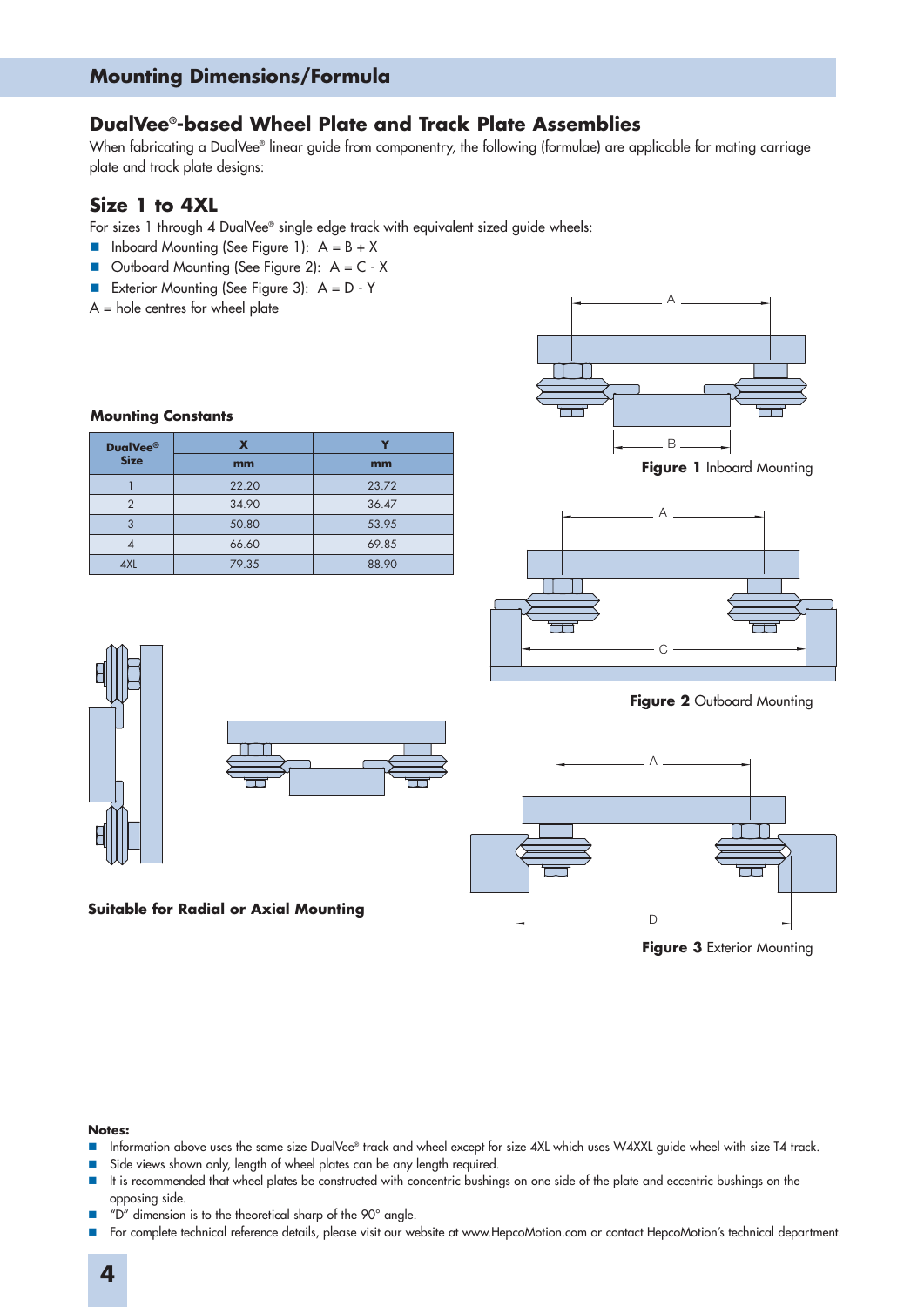## **Load Life Information**

The life of a DualVee® system will be limited to the life of the most heavily loaded guide wheel within that system.

**Step 1:** Calculate the resultant radial and axial loads applied to each bearing element in the linear system. Below are a number of common configurations.



#### **Note:**

Since carriages use 4 guide wheels, 2 guide wheels will carry the load at both points 1 & 2, therefore divide the calculated force by 2 to obtain the force on each guide wheel.

**Step 2:** Calculate the load factor LF for the most heavily loaded guide wheel.

$$
L_F = \frac{F_A}{F_{A(max)}} + \frac{F_R}{F_{R(max)}}
$$

 $L_F$  = Load Factor  $L_{\Delta}$  = Resultant axial force on the guide wheel  $L_{A(max)}$  = The maximum axial load capacity of the guide wheel see page 1  $L_R$  = Resultant radial force on the guide wheel  $L_{R(max)}$  = The maximum radial load capacity of the guide wheel see page 1 Where:

Guide wheel should be sized such that LF  $\leq$  1.

**Step 3:** Calculate the estimated life for the most heavily loaded guide wheel.

Life (km) =  $\frac{L_C}{(L_F^3)}$  $=\frac{1}{2}$ Where:  $L_F$  = Load Factor  $L_C$  = Life Constant Life constants are provided in the table.

| <b>Life Constants</b>     |     |  |  |  |  |
|---------------------------|-----|--|--|--|--|
| DualVee <sup>®</sup> size | LC  |  |  |  |  |
|                           | 55  |  |  |  |  |
|                           | 87  |  |  |  |  |
|                           | 130 |  |  |  |  |
|                           | 171 |  |  |  |  |
| <b>AXI</b>                | 215 |  |  |  |  |

**Example:** The following example is based on Case 3, above using W4X guide wheels.

Where: 
$$
F = 900 \text{ N}
$$
,  $b = 0.4 \text{ m}$ ,  $c = 0.125 \text{ m}$   
\n
$$
F_{A1} = \frac{F \times b}{c} = \frac{900 \text{ N} \times 0.4 \text{ m}}{0.125 \text{ m}} = 2880 \text{ N or } 1440 \text{ N per guide wheel}
$$
\n
$$
F_{A2} = \frac{-F \times b}{c} = \frac{-900 \text{ N} \times 0.4 \text{ m}}{0.125 \text{ m}} = -2880 \text{ N or } -1440 \text{ N per guide wheel}
$$

 $F_{R1}$  = F = 900N or 450N per guide wheel

To calculate the load factor  $L_F$  To calculate the estimated life (km)

$$
L_{F} = \frac{F_{A}}{F_{A(max)}} + \frac{F_{R}}{F_{R(max)}} = \frac{1440N}{4001N} + \frac{450}{9700} = 0.406
$$
 Life (km)  $= \frac{L_{C}}{(L_{F}^{3})} = \frac{171}{0.406^{3}} = 2550 \text{ km}$ 

For further details on the load / life relationship, please refer to the full DualVee® catalogue.

**5**